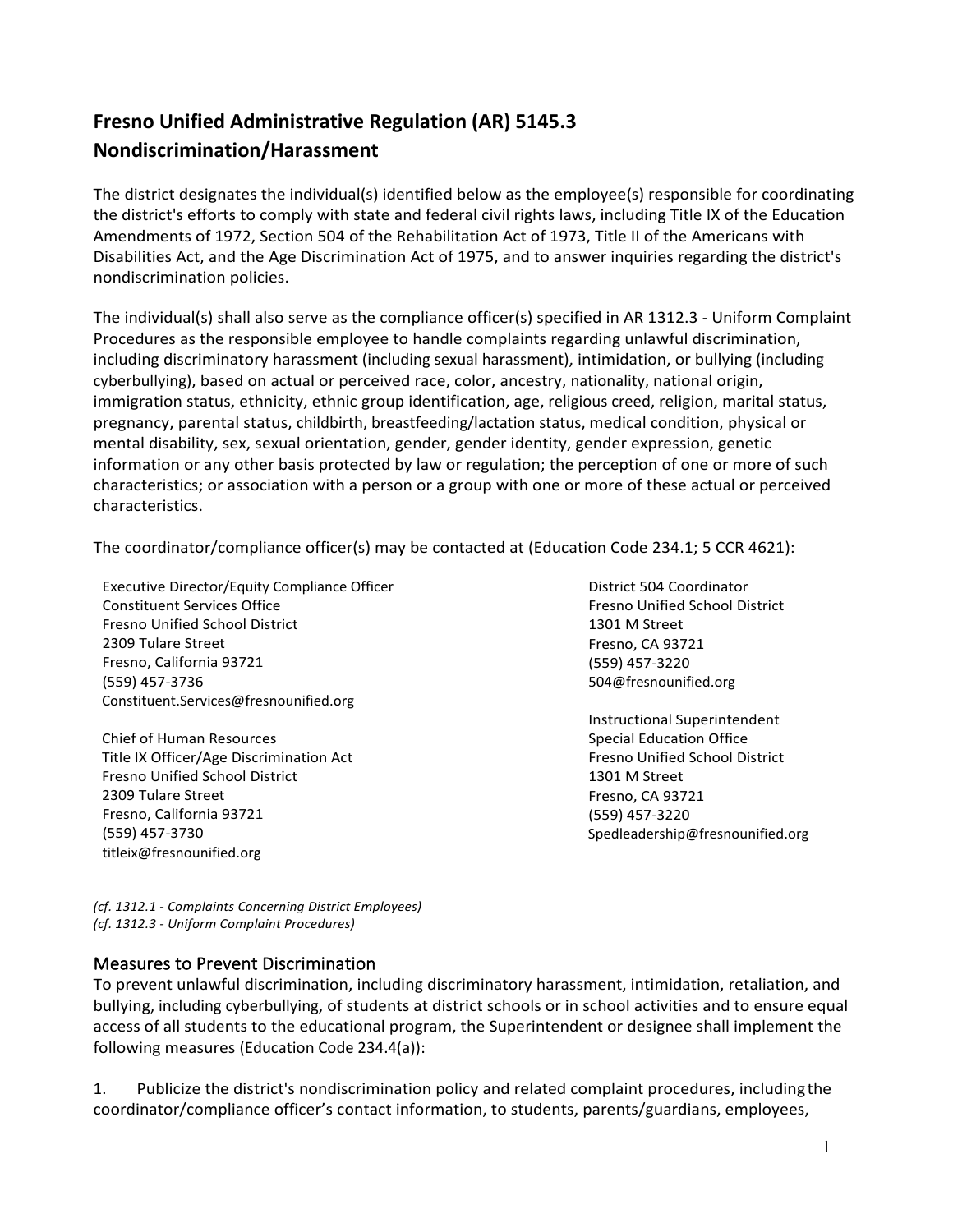volunteers, and the general public posting them on the district's web site and other prominent locations and providing easy accessto them through district-supported social media, when available.

2. The district's anti-cyberbullying procedures shall be readily accessible in a prominent location on the district's existing internet website in a manner that is easily accessible to parents/guardians and pupils. (*EC* Sections 234.4 and 234.6(b)(9))

## (a) The website shall also include a section on social media bullying that includes all of the following references to possible forums for social media bullying:

- i. Internet websites with free registration and ease of registration
- ii. Internet websites offering peer-to-peer instant messaging
- iii. Internet websites offering comment forums or sections
- iv. Internet websites offering image or video posting platforms

#### *(cf. 1113 - District and School Web Sites)*

*(cf. 1114 - District-Sponsored Social Media)* 

*(cf. 1312.3 Uniform Complaint Procedures)*

3. Provide to students a handbook that contains information that clearly describes the district's nondiscrimination policy, procedures for filing a complaint, and resources available to students who feel that they have been the victim of any such behavior. (Education Code234.1)

4. Annually notify all students and parents/guardians of the district's nondiscrimination policy. The notice shall inform students and parents/guardians of the possibility that students will participate in a sex-segregated school program or activity together with another student of the opposite biological sex, and that they may inform the principal/designee or compliance officer if they feel such participation would be against the student's religious beliefs and/or practices or a violation of their right to privacy. In such a case, the principal/designee or compliance officer shall meet with the student and/or parent/guardian who raises the objection to determine how best to accommodate that student. The notice shall inform students and parents/guardians that the district will not typically notify them of individual instances of transgender students participating in a program or activity.

#### *(cf. 5145.6 - Parental Notifications)*

5. The Superintendent or designee shall ensure that all students and parents/guardians,including students and parents/guardians with limited English proficiency, are notified of how to access the relevant information provided in the district's nondiscrimination policy and related complaint procedures, notices, and forms in a language they can understand.

If 15 percent or more of students enrolled in a particular district school speak a single primary language other than English, the district's policy, regulation, forms, and notices concerning nondiscrimination shall be translated into that language in accordance with Education Code 234.1 and 48985. In all other instances, the district shall ensure meaningful access to all relevant information for parents/guardians with limited English proficiency.

6. Provide to students, employees, volunteers, and parents/guardians training and information regarding the district's nondiscrimination policy; what constitutes prohibited discrimination, including discriminatory harassment, intimidation, retaliation, or bullying; how and to whom a report of an incident should be made; and how to guard against segregating or stereotyping students when providing instruction, guidance, supervision, or other services to them. Such training and information shall include guidelinesfor addressing issues related to transgender and gender-nonconforming students.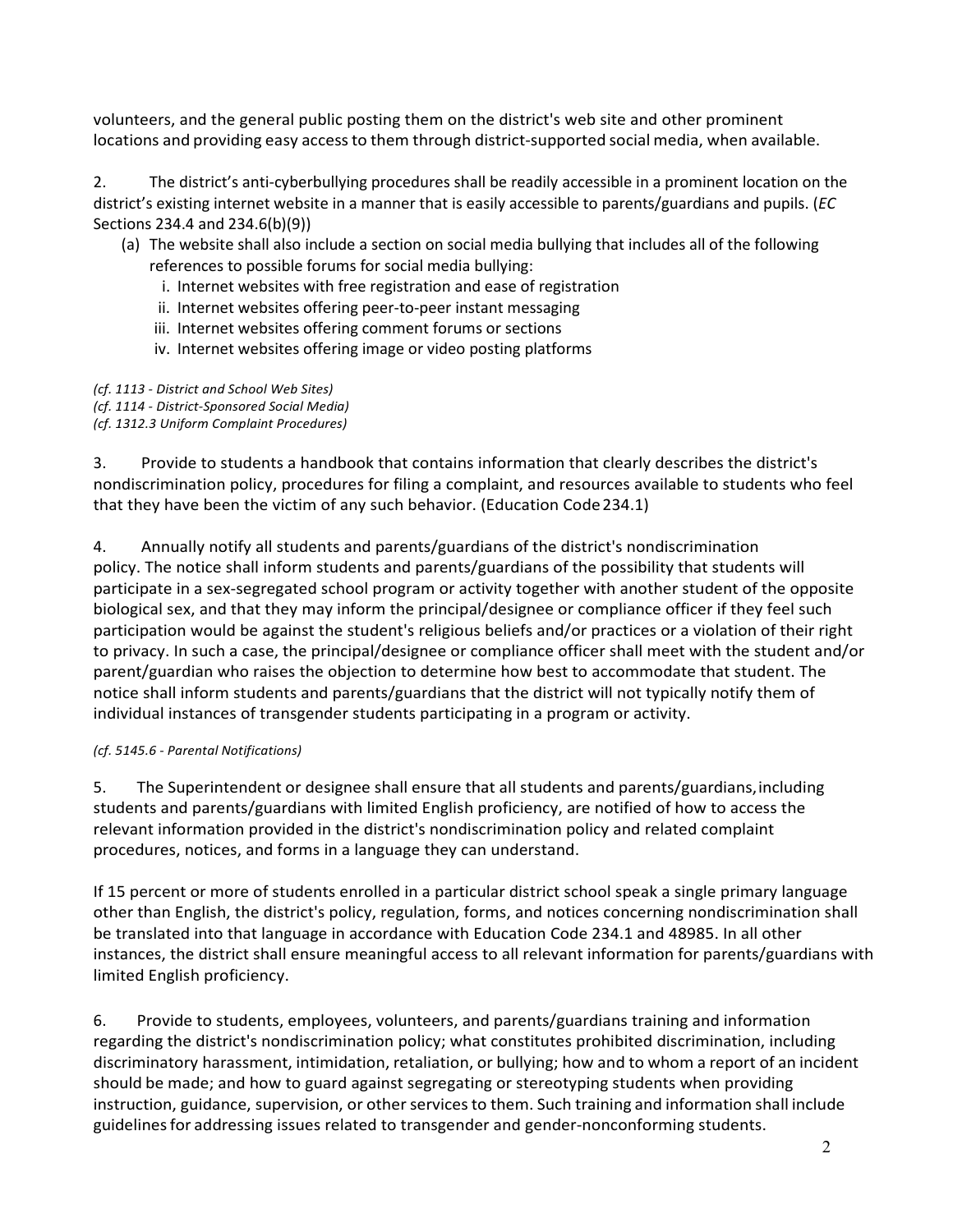*(cf. 1240 - Volunteer Assistance) (cf. 4131 - Staff Development) (cf. 4231 - Staff Development) (cf. 4331 - Staff Development)*

7. At the beginning of each school year, inform school employees that any employee who witnesses any act of unlawful discrimination, including discriminatory harassment, intimidation, or bullying, against a student is required intervene when safe to do so. (Education Code 234.1)

8. At the beginning of each school year, inform each principal or designee of the district's responsibility to provide appropriate assistance or resources to protect students' privacy rights and ensure their safety from threatened or potentially discriminatory behavior.

# Enforcement of District Policy

The Superintendent or designee shall take appropriate actions to reinforce BP 5145.3 - Nondiscrimination/Harassment. As needed, these actions may include any of the following:

1. Removing vulgar or offending graffiti

*(cf. 5131.5 - Vandalism and Graffiti)*

2. Providing training to students, staff, and parents/guardians about how to recognizeunlawful discrimination and how to respond

3. Disseminating and/orsummarizing the district's policy and regulation regarding unlawful discrimination

4. Consistent with the laws regarding the confidentiality of student and personnel records, communicating the school's response to students, parents/guardians, and the community

#### *(cf. 4112.6/4212.6/4312.6 - Personnel Files)*

*(cf. 4119.23/4219.23/4319.23 - Unauthorized Release of Confidential/Privileged Information) (cf. 5125 - Student Records)*

5. Taking appropriate disciplinary action against perpetrators and anyone determined to have engaged in wrongdoing, including any student who is found to have made a complaint of discrimination that the student knew was not true

*(cf. 4118 - Suspension/Disciplinary Action) (cf. 4218 - Dismissal/Suspension/Disciplinary Action) (cf. 5144 - Discipline) (cf. 5144.1 - Suspension and Expulsion/Due Process) (cf. 5144.2 - Suspension and Expulsion/Due Process(Students with Disabilities)) (cf. 6159.4 - Behavioral Interventions for Special Education Students)*

## Process for Initiating and Responding to Complaints

Any student who feels that they have been subjected to unlawful discrimination described above or in district policy is strongly encouraged to immediately contact the compliance officer, principal, or any other staff member. In addition, any student who observes any such incident is strongly encouraged to report the incident to the compliance officer or principal, whether or not the alleged victim files a complaint.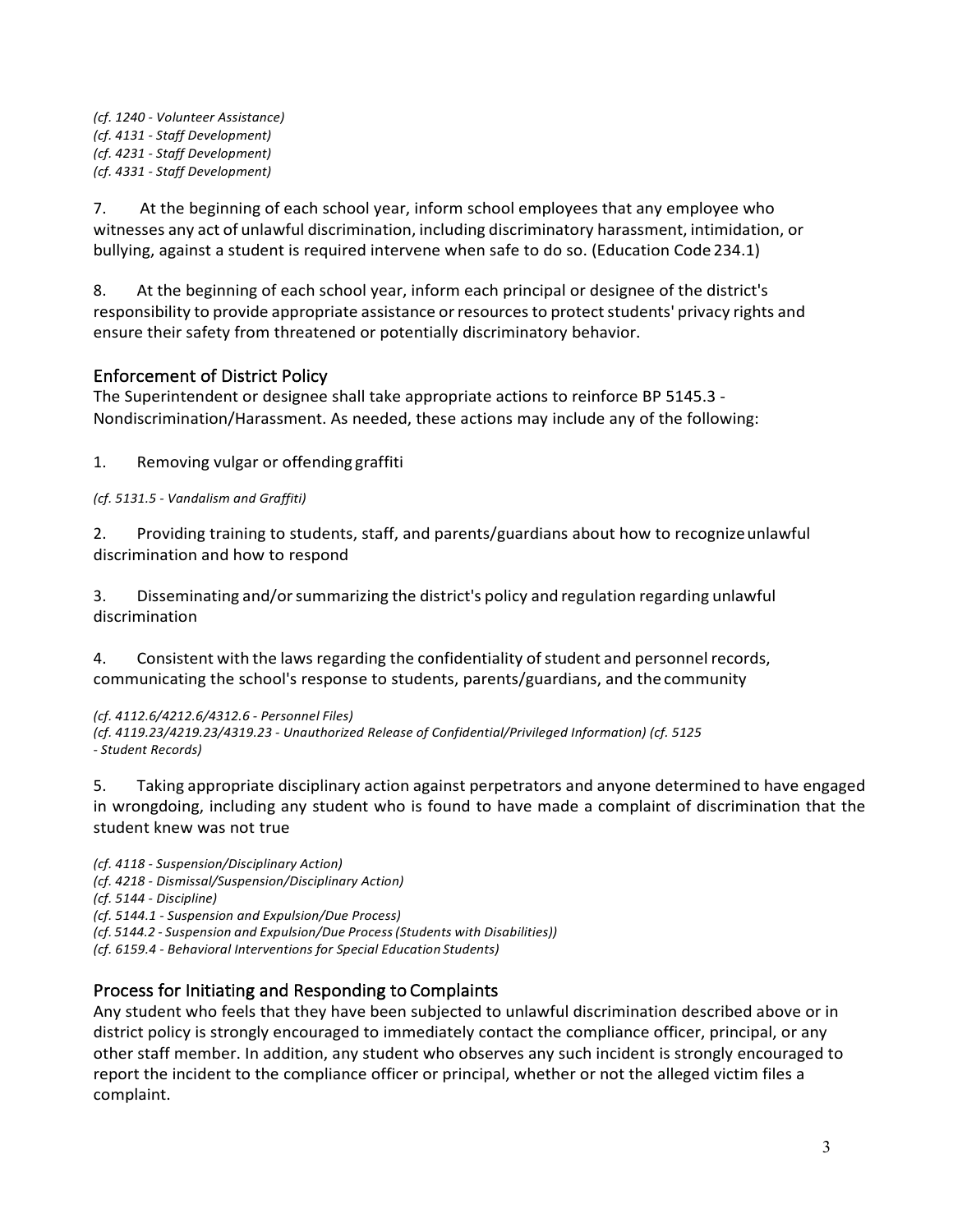Any school employee who observes an incident of unlawful discrimination, including discriminatory harassment, intimidation, retaliation, or bullying, or to whom such an incident is reported shall report the incident to the compliance officer or principal within 24 hours, whether or not the alleged victim files a complaint

Any school employee who witnesses an incident of unlawful discrimination, including discriminatory harassment, intimidation, retaliation, or bullying (including cyberbullying), shall immediately intervene to stop the incident when it is safe to do so. (Education Code 234.1)

When any report of unlawful discrimination, including discriminatory harassment, intimidation, retaliation, or bullying (including cyberbullying), is submitted to or received by the principal or compliance officer, they shall immediately investigate in accordance with the school site level complaint process (AR 5145.7 – Sexual Harassment) and inform the student or parent/guardian of the right to file a formal complaint pursuant to the provisions in AR 1312.3 - Uniform Complaint Procedures.

Any report of unlawful discrimination involving the principal, compliance officer, or any other person to whom the complaint would ordinarily be reported or filed shall instead be submitted to the Superintendent or designee. Even if the student chooses not to file a formal complaint, the principal or compliance officer shall implement immediate measures necessary to stop the discrimination and to ensure all students have access to the educational program and a safe school environment.

*(cf. 1312.3 Uniform Complaint Procedure) (cf. 5131.2 Anti-Bulling) (cf. 5145.7 Sexual Harassment)*

Upon receiving a complaint of discrimination, the principal/designee or compliance officer shall immediately investigate the complaint in accordance with the district's uniform complaint procedures specified in AR's 1312.3/5145.7.

*(cf. 5141.4 - Child Abuse Prevention and Reporting)*

All forms created relative to this process shall be translated pursuant to *EC* Section 48985.

### Transgender and Gender-Nonconforming Students

Gender identity means a student's internal, deeply rooted identification as male or female (or neither). All students have a gender identity, not just transgender students.

Gender expression means a student's gender-related appearance and behavior, whether stereotypically associated with the student's assigned sex at birth. (Education Code 210.7)

Gender transition refers to the process in which a student changes from living and identifying as the sex assigned to the student at birth to living and identifying as the sex that corresponds to the student's gender identity.

Gender-nonconforming student means a student whose gender expression differs from stereotypical expectations.

Transgender student means a student whose gender identity is different from that traditionally associated with the assigned sex at birth.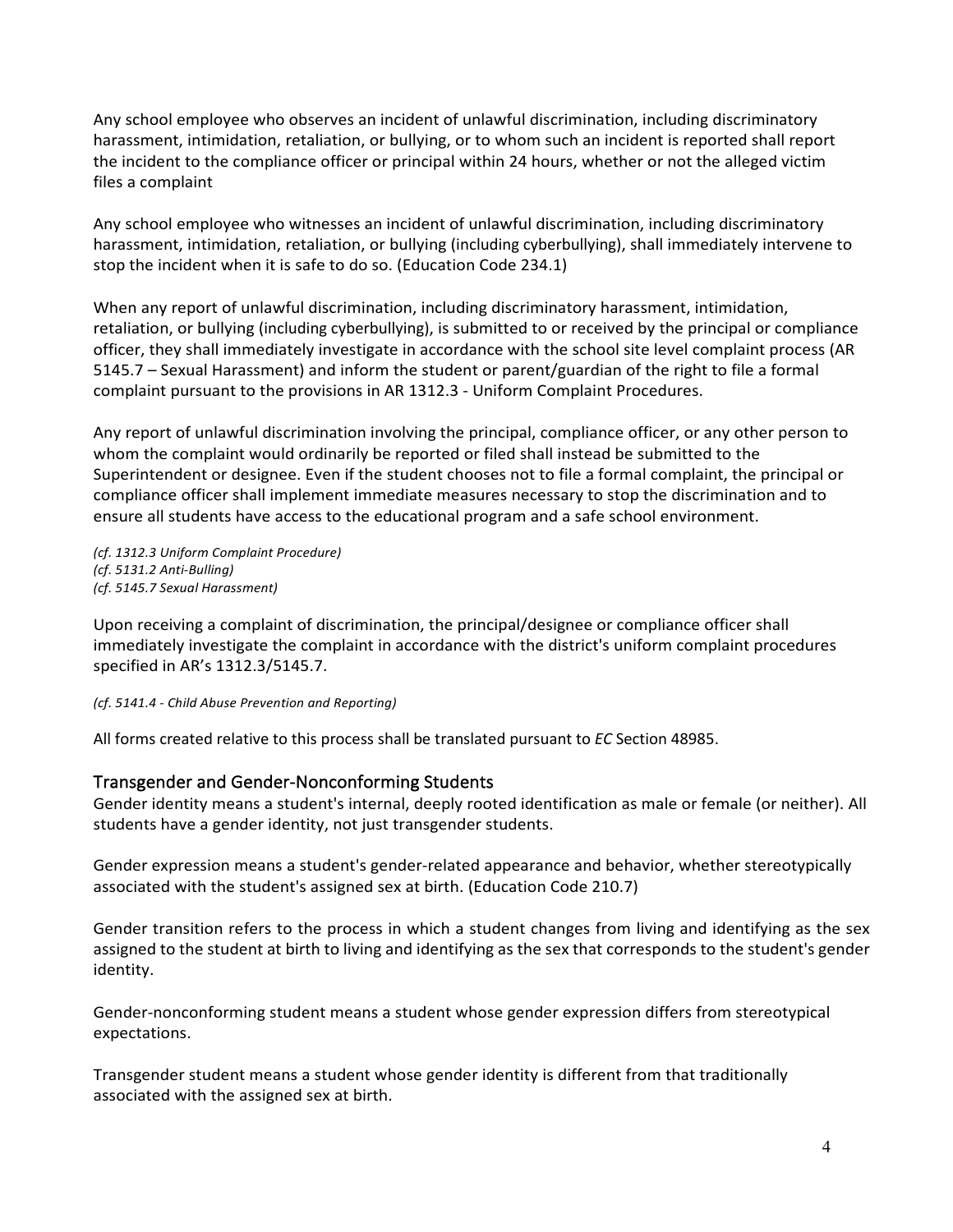Acts of verbal, nonverbal, or physical aggression, intimidation, or hostility that are based on sex, gender identity, or gender expression, regardless of whether they are sexual in nature, where the act has the purpose or effect of having a negative impact on the student's academic performance or of creating an intimidating, hostile, or offensive educational environment are prohibited under state and federal law. Examples of types of conduct which are prohibited in the district, and which may constitute genderbased harassment include, but are not limited to:

1. Refusing to address a student by a name and the pronouns consistent with their gender identity

2. Disciplining or disparaging a transgender student because their mannerisms, hairstyle, or style of dress correspond to their gender identity, or a non-transgender student because their mannerisms, hairstyle, or style of dress do not conform to stereotypes for their gender or are perceived asindicative of the other sex

3. Blocking a student's entry to the bathroom that correspondsto their genderidentity because the student is transgender or gender-nonconforming

4. Taunting a student because they participate in an athletic activity more typically favored by a student of the other sex

5. Revealing a student's transgenderstatus to individuals who do not have a legitimate need for the information

6. Use of gender-specific slurs

7. Physical assault of a student motivated by hostility toward them because of their gender, gender identity, or gender expression

In addition to the school site level compliant process/grievance procedure (AR 5145.7 Sexual Harassment), the district's uniform complaint procedures (AR 1312.3) may be used to report and resolve complaints alleging discrimination against transgender and gender-nonconforming students. Examples of basis for complaints include, but are not limited to, the above list as well as improper rejection by the district of a student's asserted gender identity, denial of access to facilities that correspond with a student's gender identity, improper disclosure of a student's transgender status, discriminatory enforcement of a dress code, and other instances of gender- based harassment.

To ensure that transgender and gender-nonconforming students are afforded the same rights, benefits, and protections provided to all students by law and Board policy, the district shall address each situation on a case-by-case basis, in accordance with the following guidelines:

1. Right to privacy: A student's transgender or gender-nonconforming status is their private information and the district will only disclose the information to others with the student's prior written consent, except when the disclosure is otherwise required by law or when the district has compelling evidence that disclosure is necessary to preserve the student's physical or mental well- being. In the latter instance, the district shall limit disclosure to individuals reasonably believed to be able toprotect the student's well-being. Any district employee to whom a student discloses their transgender or gender-nonconforming status shall seek the student's permission to notify the principal/designee or compliance officer. If the student refuses to give permission, the employee shall keep the student's information confidential, unless they are required to disclose or report the student's information pursuant to this procedure and shall inform the student that honoring the student's request may limit the district's ability to meet the student's needs related to their status as a transgender or gendernonconforming student. If the student permits the employee to notify the principal/designee or compliance officer, the employee shall do so within three school days.

As appropriate given the physical, emotional, and other significant risks to the student, the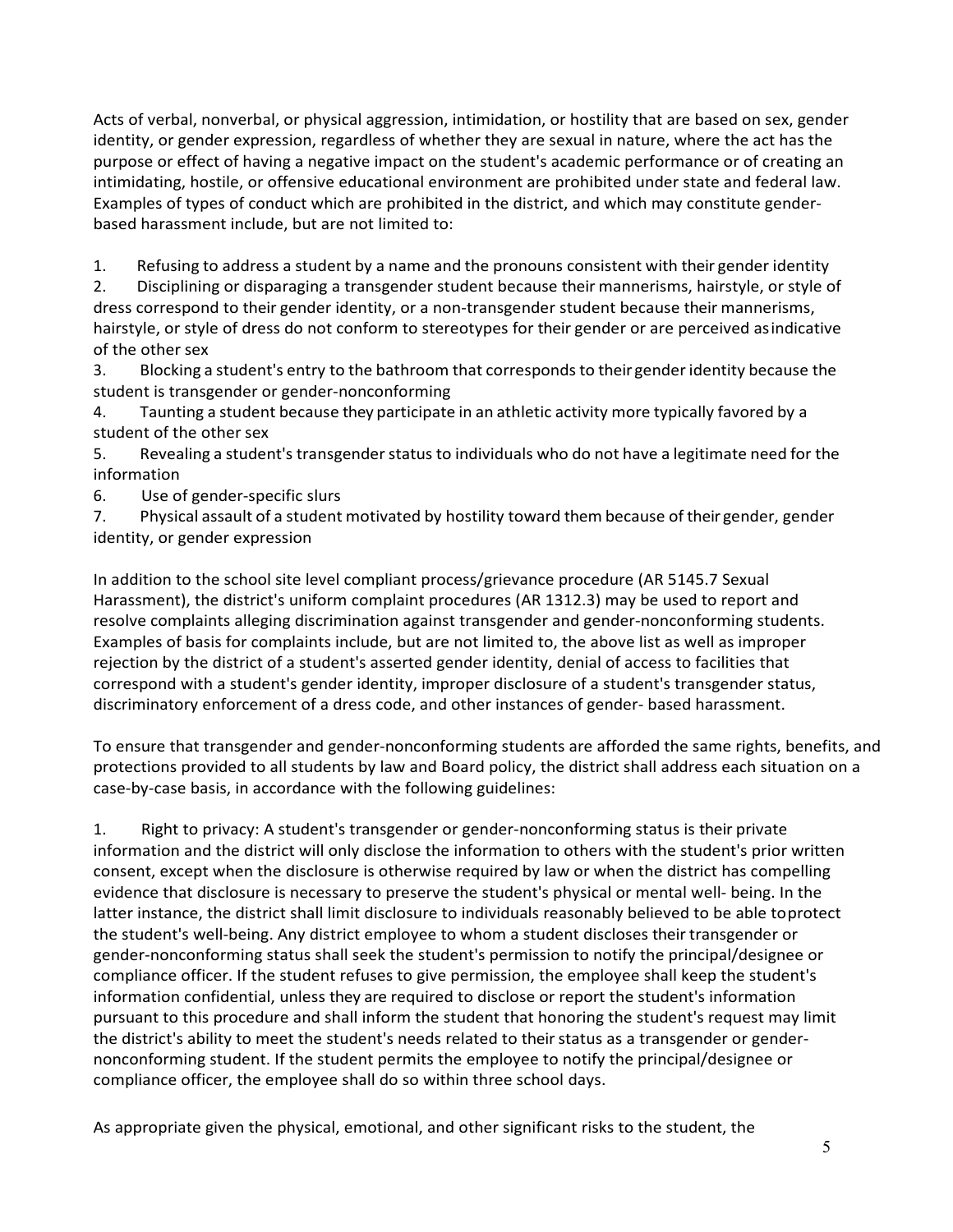principal/designee or compliance officer may consider discussing with the student any need to disclose the student's transgender or gender-nonconformity status to their parents/guardians and/or others, including other students, teacher(s), or other adults on campus. The district shall offer support services, such as counseling, to students who wish to inform their parents/guardians of their status and desire assistance in doing so.

*(cf. 1340 - Access to DistrictRecords) (cf. 3580 - District Records)*

2. Determining a Student's Gender Identity: The principal/designee or compliance officer shall accept the student's assertion unless district personnel present a credible basis for believing that the student's assertion is for an improper purpose. In such a case, the principal/designee or compliance officer shall document the improper purpose and, within seven school days of receiving notification of the student's assertion, shall provide a written response to the student and, if appropriate, to theirparents/guardians.

3. Addressing a Student's Transition Needs: The principal/designee or compliance officer shall arrange a meeting with the student and, if appropriate, their parents/guardians. The meeting shall discuss the transgender or gender-nonconforming student's rights and how those rights may affect and be affected by the rights of other students and shall address specific subjects related to the student's access to facilities and to academic or educational support programs, services, or activities, including, but not limited to, sports and other competitive endeavors. In addition, the principal or designee shall identify specific school site employee(s) to whom the student may report any problem related to their status as a transgender or gender-nonconforming individual, so that prompt action could be taken to address it. Alternatively, if appropriate and desired by the student, the school may form a support team for the student that will meet periodically to assess whether the student's arrangements are meeting their educational needs and providing equal access to programs and activities, educate appropriate staff about the student's transition, and serve as a resource to the student to better protect the student from gender-based discrimination.

4. Accessibility to Sex-Segregated Facilities, Programs, and Activities: The district may maintain sexsegregated facilities, such as restrooms and locker rooms, and sex-segregated programs and activities, such as physical education classes, intermural sports, and interscholastic athletic programs. A student shall be entitled to access facilities and participate in programs and activities consistent with their gender identity. If available and requested by any student, regardless of the underlying reason, the district shall offer options to address privacy concerns in sex-segregated facilities, such as a gender- neutral or single-use restroom or changing area, a bathroom stall with a door, an area in the locker room separated by a curtain or screen, access to a staff member's office, or use of the locker room before or after the other students. However, the district shall not require a student to utilize these options because they are transgender or gender-nonconforming. In addition, a student shall be permitted to participate in accordance with their gender identity in other circumstances where students are separated by gender, such as for class discussions, yearbook pictures, and field trips. A student's right to participate in a sex-segregated activity in accordance with their gender identityshall not render invalid or inapplicable any other eligibility rule established for participation inthe activity.

*(cf. 6145 - Extracurricular and Cocurricular Activities) (cf. 6145.2 - Athletic Competition) (cf. 6153 - School-Sponsored Trips) (cf. 7110 - Facilities Master Plan)*

5. Student Records: A student's legal name or gender as entered on the mandatory student record required pursuant to 5 CCR 432 shall only be changed pursuant to a court order. However, at the written